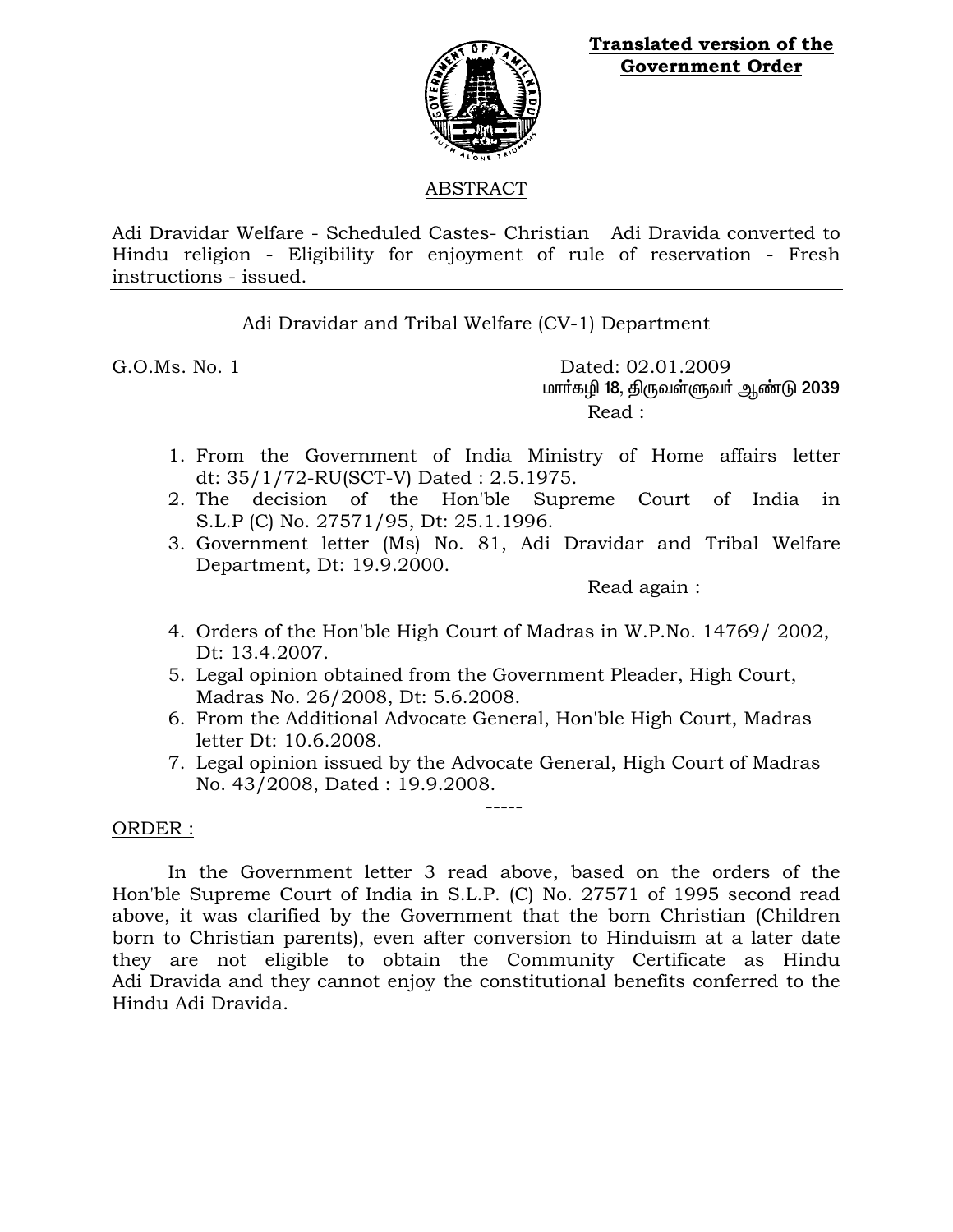2. Challenging the above clarification issued by the Government of Tamil Nadu W.P.No. 14769/2002 has been filed in the High Court of Madras. The Hon'ble High Court of Madras in its order Dt: 13.4.2007 among other things have ordered as follows:-

"x x x x We, accordingly, set aside the aforesaid clarification, as given in sub-paragraph to paragraph-2 of the letter dated 19th Sept.2000, issued by the Secretary to Government, Adi Dravidar and Tribal Welfare and remit the case to the authority concerned with direction to issue a fresh clarification giving reference to the other judgments rendered by the Supreme Court, as discussed above within a period of two months. The rest part of the order contained in Letter (Ms). No. 81, dated: 19th Sept. 2000, issued by the Secretary to Government, Adi Dravidar and Tribal Welfare Department is upheld  $x \times x$ ".

 3. Based on the opinion given by the Advocate General of Tamil Nadu and Additional Advocate General, High Court of Madras the Government have issued favourable orders in certain cases, considering the individuals born to Christian Adi Dravidar parents converted to the Hinduism at a later date and accepted by their caste people, are entitle for the privileges conferred under the Constitution of India and therefore the Government have issued orders to them for appointment against the Schedule Caste Quota, in the recruitment made by the Tamil Nadu Public Service Commission.

 4. In order to clear the ambiguity and also to certify the Adi Dravidar people who have converted to Hinduism, Sikhism or Buddhism from other religions, the Government have issued the instructions as referred to in para 2 above based on the orders of the Hon'ble High Court of Madras, the instructions of the Government of India, orders of the Hon'ble Supreme Court, legal opinion given by the Advocate General and Additional Advocate General, Government of Tamil Nadu, the Government have examined the issue in detail. As per the orders of the Hon'ble High Court of Madras, the Government have now issue the following revised instructions cancelling the clarifications issued in letter No. 81, Adi Dravidar and Tribal Welfare Department, Dt: 19.9.2000 :

 " The children born to Christian Schedule Caste parents i.e., Christian by birth, converted to Hinduism, Sikhism or Buddhism at a later date and the Scheduled Caste parents embracing Hinduism, Sikhism or Buddhism converted to other religion and subsequently reconverted Hinduism, Sikhism or Buddhism, if they are accepted by their community people, the Revenue Authorities can issue Scheduled Caste community certificate to them to become eligible for the constitutional privileges conformed on the Hindu Scheduled Caste (following Hinduism, Sikhism or Buddhism) and order accordingly ".